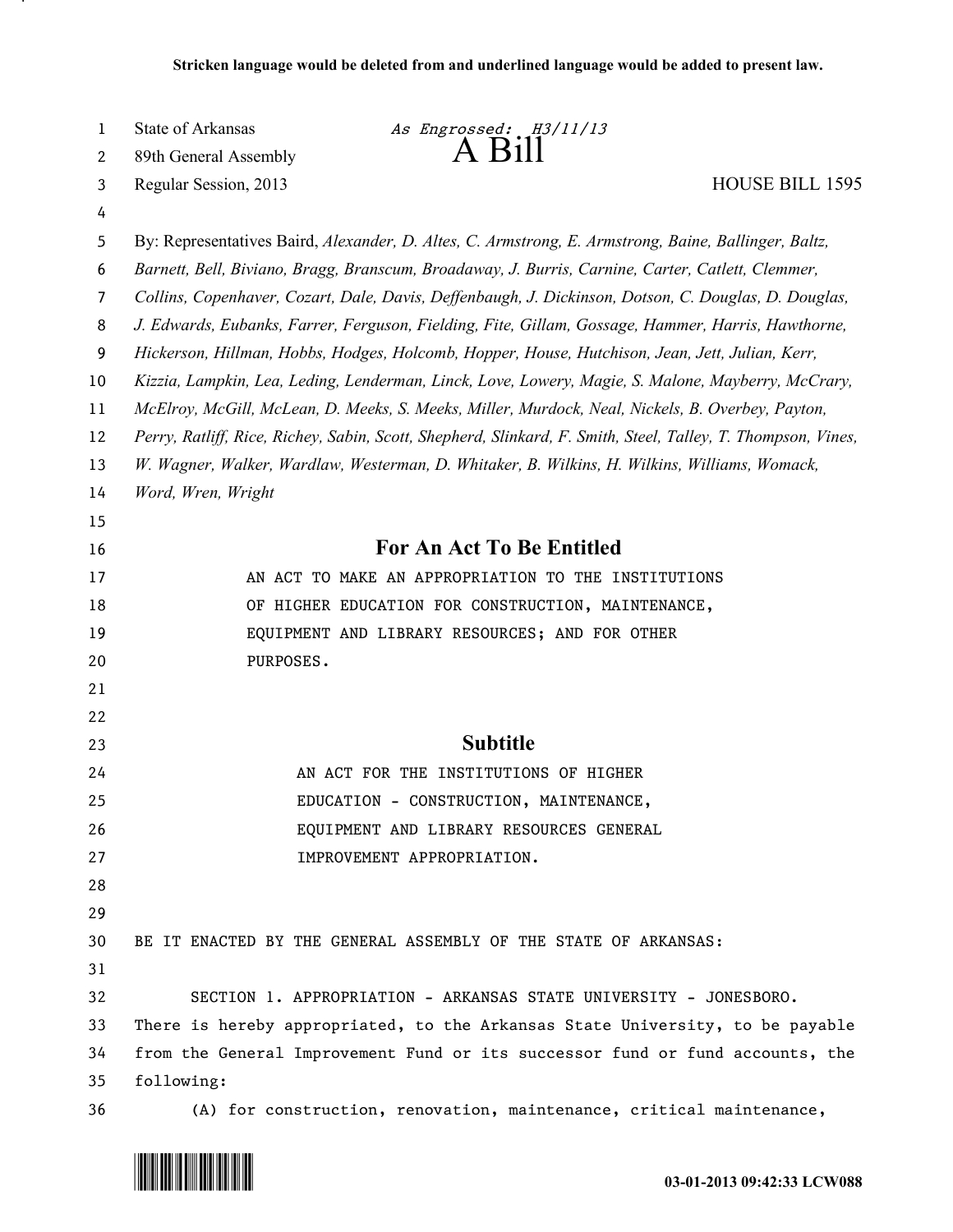equipment, security enhancements, technology upgrades/equipment and library 2 resources, in a sum not to exceed.............................\$10,000,000. SECTION 2. APPROPRIATION - ARKANSAS STATE UNIVERSITY - SYSTEM. There is hereby appropriated, to the Arkansas State University, to be payable from the General Improvement Fund or its successor fund or fund accounts, the following: (A) for construction, renovation, maintenance, critical maintenance, equipment, security enhancements, technology upgrades/equipment and library 10 resources, in a sum not to exceed.............................\$10,000,000. SECTION 3. APPROPRIATION - ARKANSAS TECH UNIVERSITY. There is hereby appropriated, to the Arkansas Tech University, to be payable from the General Improvement Fund or its successor fund or fund accounts, the following: (A) for construction, renovation, maintenance, critical maintenance, equipment, security enhancements, technology upgrades/equipment and library 17 resources, in a sum not to exceed.............................\$10,000,000. SECTION 4. APPROPRIATION - ARKANSAS TECH UNIVERSITY - OZARK CAMPUS. There is hereby appropriated, to the Arkansas Tech University, to be payable from the General Improvement Fund or its successor fund or fund accounts, the following: (A) for construction, renovation, maintenance, critical maintenance, equipment, security enhancements, technology upgrades/equipment and library resources at the Ozark Campus, in a sum not to exceed.........\$10,000,000. SECTION 5. APPROPRIATION - HENDERSON STATE UNIVERSITY. There is hereby appropriated, to the Henderson State University, to be payable from the General Improvement Fund or its successor fund or fund accounts, the following: (A) for construction, renovation, maintenance, critical maintenance, equipment, security enhancements, technology upgrades/equipment and library 33 resources, in a sum not to exceed..............................\$10,000,000. SECTION 6. APPROPRIATION - SOUTHERN ARKANSAS UNIVERSITY. There is hereby appropriated, to the Southern Arkansas University, to be payable from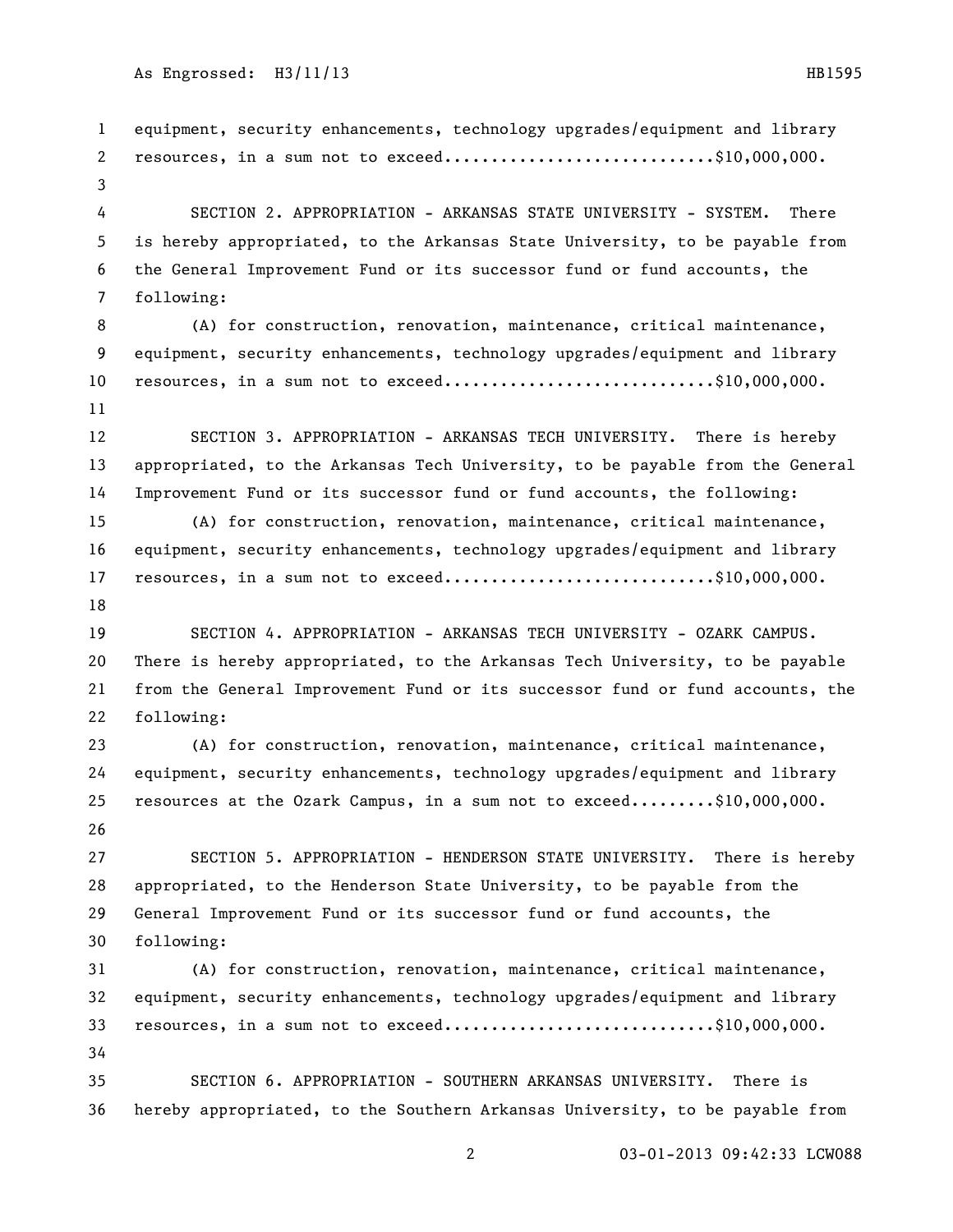the General Improvement Fund or its successor fund or fund accounts, the following: (A) for construction, renovation, maintenance, critical maintenance, equipment, security enhancements, technology upgrades/equipment and library 5 resources, in a sum not to exceed..............................\$10,000,000. SECTION 7. APPROPRIATION - SOUTHERN ARKANSAS UNIVERSITY - SYSTEM. There is hereby appropriated, to the Southern Arkansas University, to be payable from the General Improvement Fund or its successor fund or fund accounts, the following: (A) for construction, renovation, maintenance, critical maintenance, equipment, security enhancements, technology upgrades/equipment and library 13 resources, in a sum not to exceed.............................\$10,000,000. SECTION 8. APPROPRIATION - UNIVERSITY OF ARKANSAS. There is hereby appropriated, to the University of Arkansas, to be payable from the General Improvement Fund or its successor fund or fund accounts, the following: (A) for construction, renovation, maintenance, critical maintenance, equipment, security enhancements, technology upgrades/equipment and library 20 resources, in a sum not to exceed...............................\$10,000,000. SECTION 9. APPROPRIATION - UNIVERSITY OF ARKANSAS - DIVISION OF AGRICULTURE. There is hereby appropriated, to the University of Arkansas - Division of Agriculture, to be payable from the General Improvement Fund or its successor fund or fund accounts, the following: (A) for construction, renovation, maintenance, critical maintenance, equipment, security enhancements, technology upgrades/equipment and library 28 resources, in a sum not to exceed..............................\$10,000,000. SECTION 10. APPROPRIATION - UNIVERSITY OF ARKANSAS - SYSTEM. There is hereby appropriated, to the University of Arkansas - System, to be payable from the General Improvement Fund or its successor fund or fund accounts, the following: (A) for construction, renovation, maintenance, critical maintenance, equipment, security enhancements, technology upgrades/equipment and library resources, in a sum not to exceed.............................\$10,000,000.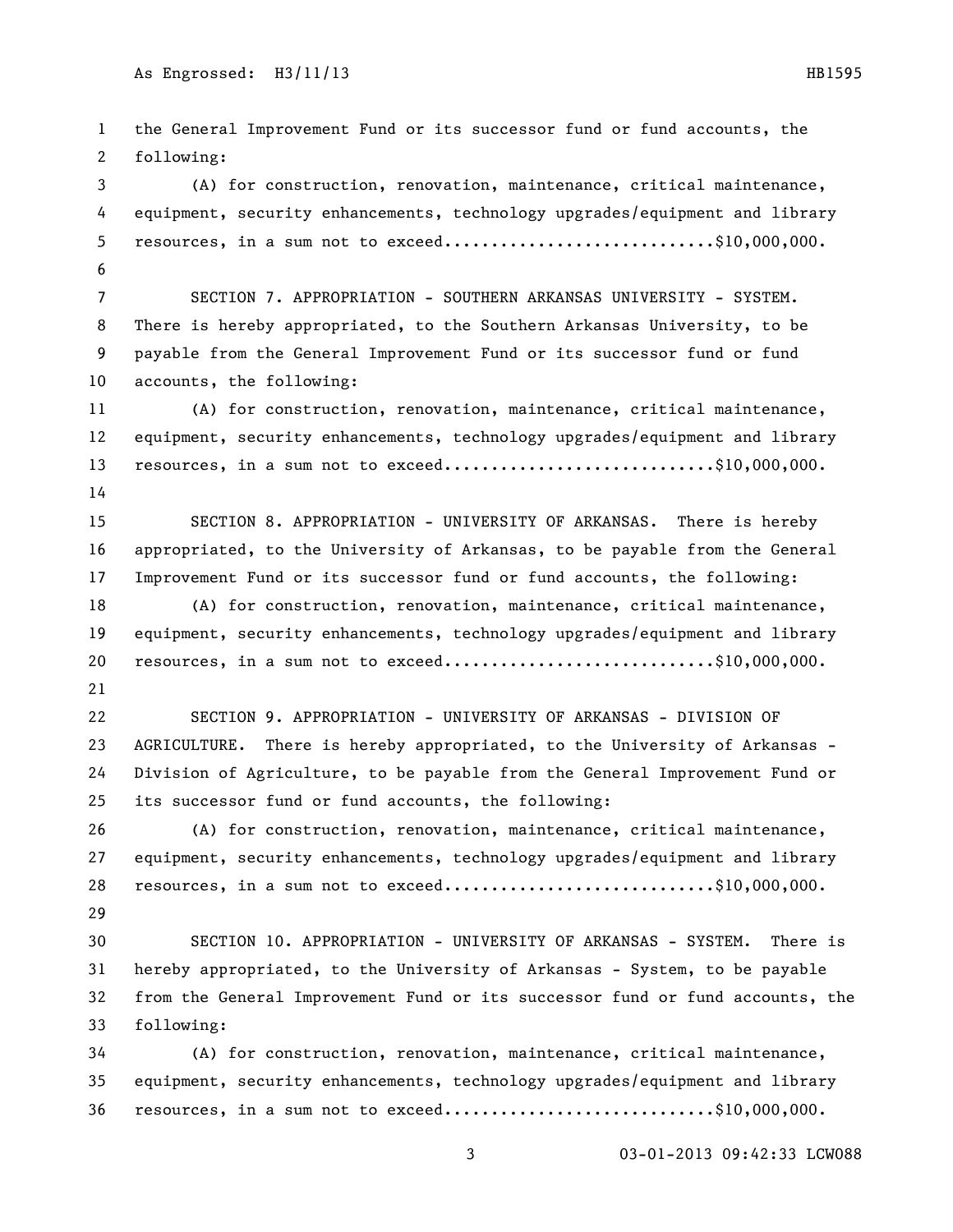SECTION 11. APPROPRIATION - UNIVERSITY OF ARKANSAS - FORT SMITH. There is hereby appropriated, to the University of Arkansas - Fort Smith, to be payable from the General Improvement Fund or its successor fund or fund accounts, the following: (A) for construction, renovation, maintenance, critical maintenance, equipment, security enhancements, technology upgrades/equipment and library 8 resources, in a sum not to exceed.............................\$10,000,000. SECTION 12. APPROPRIATION - UNIVERSITY OF ARKANSAS AT LITTLE ROCK. There is hereby appropriated, to the University of Arkansas at Little Rock, to be payable from the General Improvement Fund or its successor fund or fund accounts, the following: (A) for construction, renovation, maintenance, critical maintenance, equipment, security enhancements, technology upgrades/equipment and library 16 resources, in a sum not to exceed...............................\$10,000,000. SECTION 13. APPROPRIATION - UNIVERSITY OF ARKANSAS AT MONTICELLO. There is hereby appropriated, to the University of Arkansas at Monticello, to be payable from the General Improvement Fund or its successor fund or fund accounts, the following: (A) for construction, renovation, maintenance, critical maintenance, equipment, security enhancements, technology upgrades/equipment and library 24 resources, in a sum not to exceed.............................\$10,000,000. SECTION 14. APPROPRIATION - UNIVERSITY OF ARKANSAS FOR MEDICAL SCIENCES. There is hereby appropriated, to the University of Arkansas for Medical Sciences, to be payable from the General Improvement Fund or its successor fund or fund accounts, the following: (A) for construction, renovation, maintenance, critical maintenance, equipment, security enhancements, technology upgrades/equipment and library 32 resources, in a sum not to exceed.............................\$10,000,000. SECTION 15. APPROPRIATION - UNIVERSITY OF ARKANSAS AT PINE BLUFF. There is hereby appropriated, to the University of Arkansas at Pine Bluff, to be payable from the General Improvement Fund or its successor fund or fund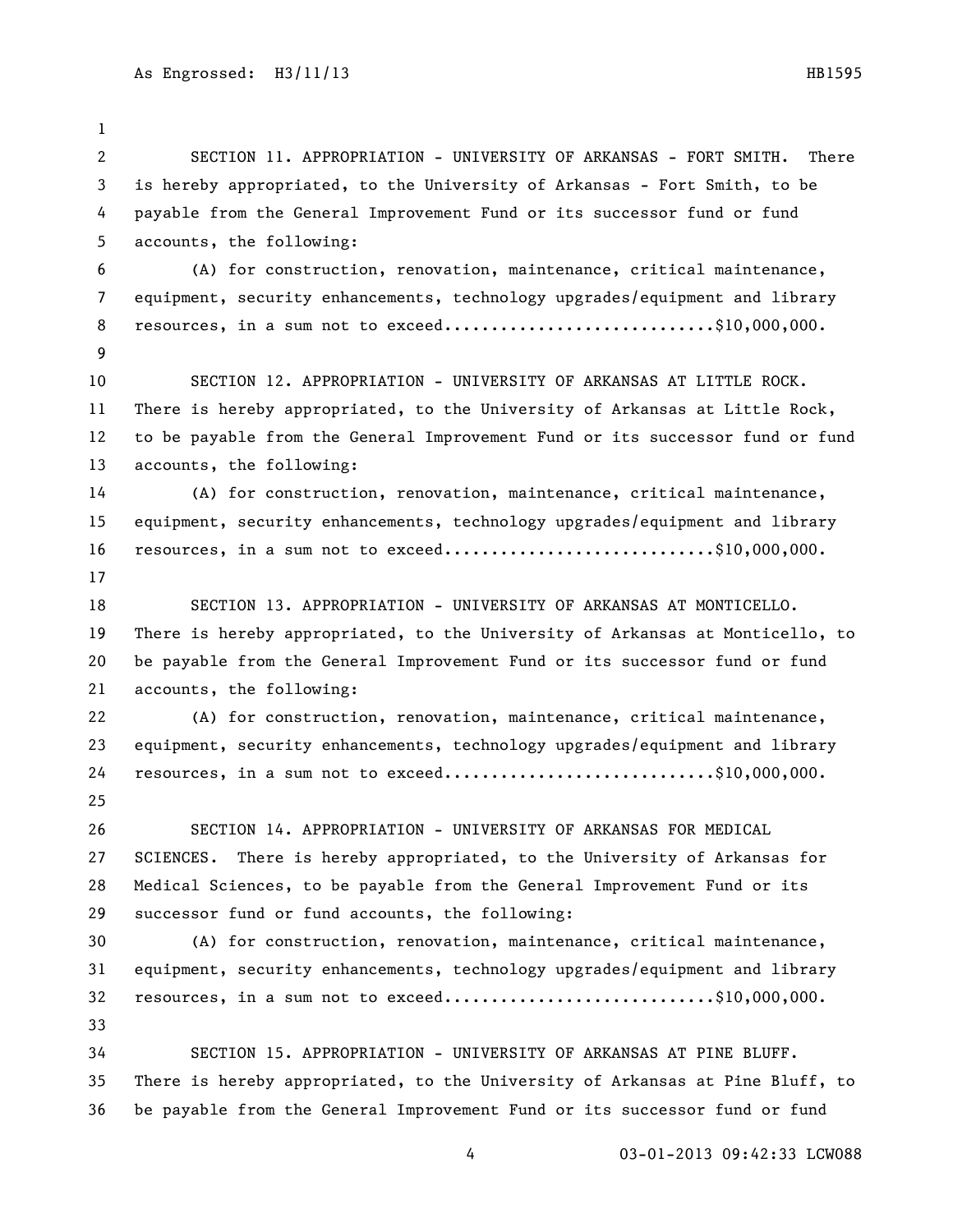accounts, the following: (A) for construction, renovation, maintenance, critical maintenance, equipment, security enhancements, technology upgrades/equipment and library 4 resources, in a sum not to exceed.............................\$10,000,000. SECTION 16. APPROPRIATION - UNIVERSITY OF CENTRAL ARKANSAS. There is hereby appropriated, to the University of Central Arkansas, to be payable from the General Improvement Fund or its successor fund or fund accounts, the following: (A) for construction, renovation, maintenance, critical maintenance, equipment, security enhancements, technology upgrades/equipment and library 12 resources, in a sum not to exceed.............................\$10,000,000. SECTION 17. APPROPRIATION - ARKANSAS NORTHEASTERN COLLEGE. There is hereby appropriated, to the Arkansas Northeastern College, to be payable from the General Improvement Fund or its successor fund or fund accounts, the following: (A) for construction, renovation, maintenance, critical maintenance, equipment, security enhancements, technology upgrades/equipment and library 20 resources, in a sum not to exceed...............................\$10,000,000. SECTION 18. APPROPRIATION - ARKANSAS STATE UNIVERSITY - BEEBE. There is hereby appropriated, to the Arkansas State University - Beebe, to be payable from the General Improvement Fund or its successor fund or fund accounts, the following: (A) for construction, renovation, maintenance, critical maintenance, equipment, security enhancements, technology upgrades/equipment and library 28 resources, in a sum not to exceed..............................\$10,000,000. SECTION 19. APPROPRIATION - ARKANSAS STATE UNIVERSITY - MOUNTAIN HOME. There is hereby appropriated, to the Arkansas State University - Mountain Home, to be payable from the General Improvement Fund or its successor fund or fund accounts, the following: (A) for construction, renovation, maintenance, critical maintenance, equipment, security enhancements, technology upgrades/equipment and library 36 resources, in a sum not to exceed.............................\$10,000,000.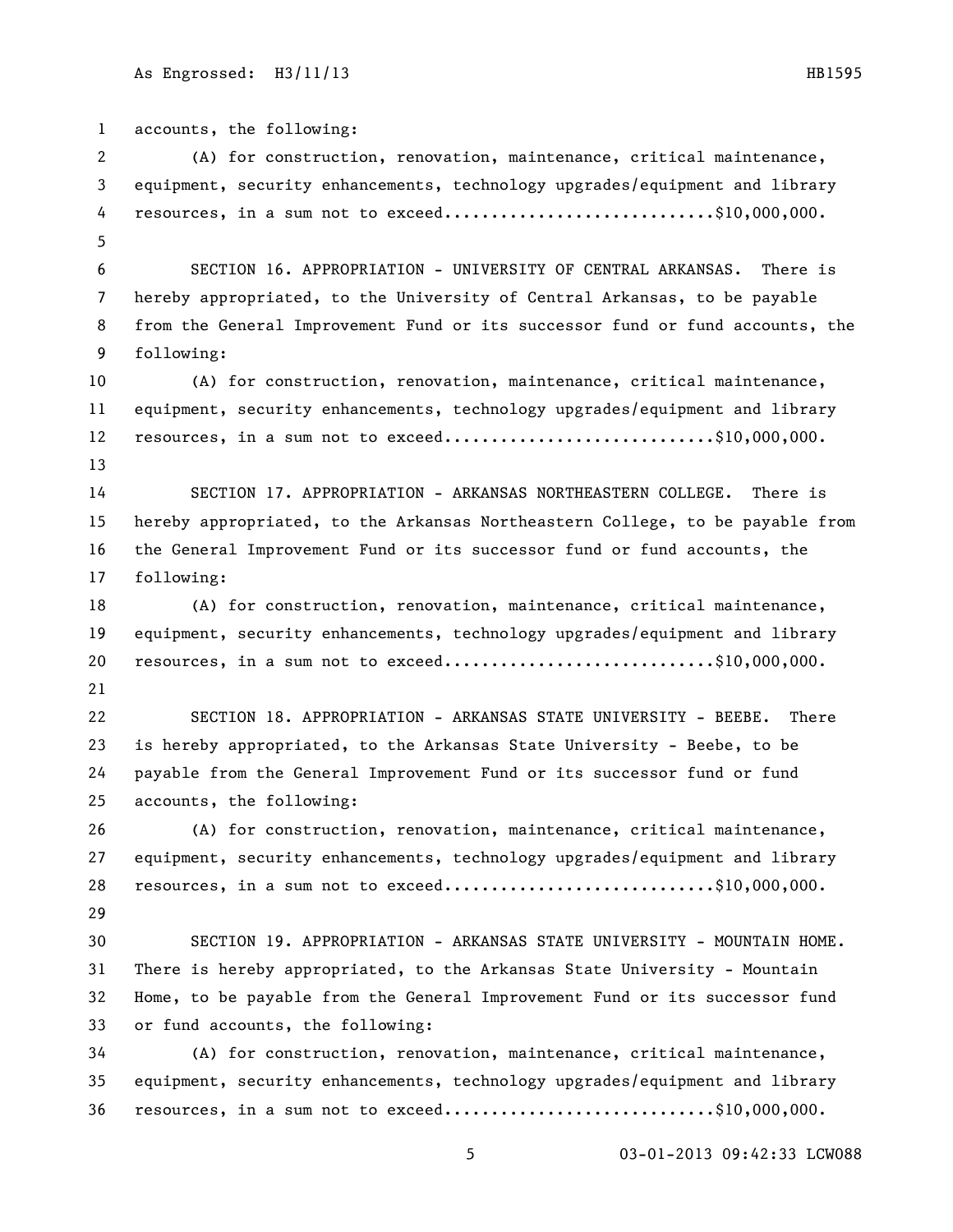SECTION 20. APPROPRIATION - ARKANSAS STATE UNIVERSITY - NEWPORT. There is hereby appropriated, to the Arkansas State University - Newport, to be payable from the General Improvement Fund or its successor fund or fund accounts, the following: (A) for construction, renovation, maintenance, critical maintenance, equipment, security enhancements, technology upgrades/equipment and library 8 resources, in a sum not to exceed.............................\$10,000,000. SECTION 21. APPROPRIATION - BLACK RIVER TECHNICAL COLLEGE. There is hereby appropriated, to the Black River Technical College, to be payable from the General Improvement Fund or its successor fund or fund accounts, the following: (A) for construction, renovation, maintenance, critical maintenance, equipment, security enhancements, technology upgrades/equipment and library 16 resources, in a sum not to exceed...............................\$10,000,000. SECTION 22. APPROPRIATION - COLLEGE OF THE OUACHITAS. There is hereby appropriated, to the College of The Ouachitas, to be payable from the General Improvement Fund or its successor fund or fund accounts, the following: (A) for construction, renovation, maintenance, critical maintenance, equipment, security enhancements, technology upgrades/equipment and library 23 resources, in a sum not to exceed..............................\$10,000,000. SECTION 23. APPROPRIATION - COSSATOT COMMUNITY COLLEGE OF THE UNIVERSITY OF ARKANSAS. There is hereby appropriated, to the Cossatot Community College of the University of Arkansas, to be payable from the General Improvement Fund or its successor fund or fund accounts, the following: (A) for construction, renovation, maintenance, critical maintenance, equipment, security enhancements, technology upgrades/equipment and library 32 resources, in a sum not to exceed.............................\$10,000,000. SECTION 24. APPROPRIATION - EAST ARKANSAS COMMUNITY COLLEGE. There is hereby appropriated, to the East Arkansas Community College, to be payable from the General Improvement Fund or its successor fund or fund accounts, the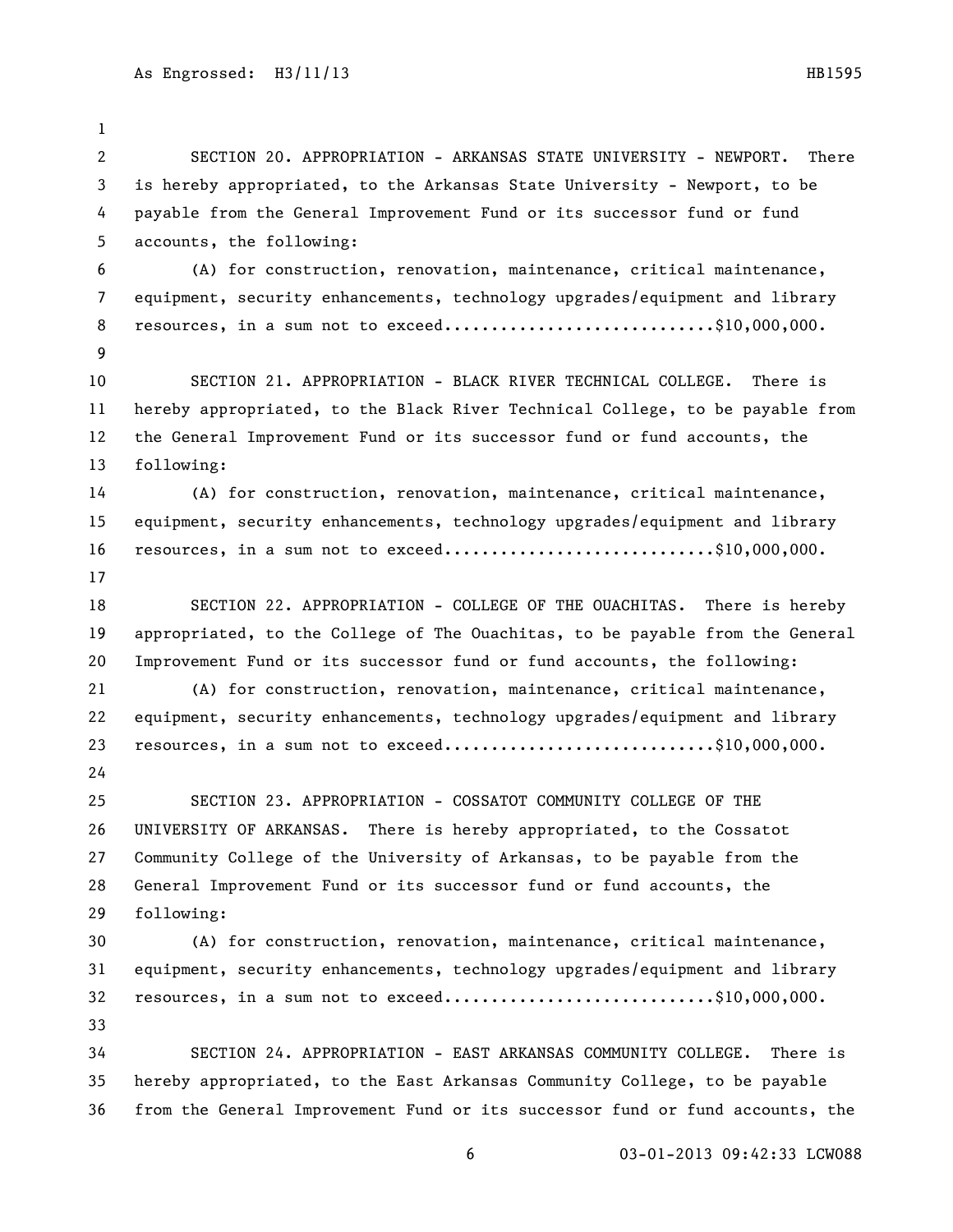following: (A) for construction, renovation, maintenance, critical maintenance, equipment, security enhancements, technology upgrades/equipment and library 4 resources, in a sum not to exceed.............................\$10,000,000. SECTION 25. APPROPRIATION - MID-SOUTH COMMUNITY COLLEGE. There is hereby appropriated, to the Mid-South Community College, to be payable from the General Improvement Fund or its successor fund or fund accounts, the following: (A) for construction, renovation, maintenance, critical maintenance, equipment, security enhancements, technology upgrades/equipment and library 12 resources, in a sum not to exceed.............................\$10,000,000. SECTION 26. APPROPRIATION - NATIONAL PARK COMMUNITY COLLEGE. There is hereby appropriated, to the National Park Community College, to be payable from the General Improvement Fund or its successor fund or fund accounts, the following: (A) for construction, renovation, maintenance, critical maintenance, equipment, security enhancements, technology upgrades/equipment and library 20 resources, in a sum not to exceed...............................\$10,000,000. SECTION 27. APPROPRIATION - NORTH ARKANSAS COLLEGE. There is hereby appropriated, to the North Arkansas College, to be payable from the General Improvement Fund or its successor fund or fund accounts, the following: (A) for construction, renovation, maintenance, critical maintenance, equipment, security enhancements, technology upgrades/equipment and library 27 resources, in a sum not to exceed................................\$10,000,000. SECTION 28. APPROPRIATION - NORTHWEST ARKANSAS COMMUNITY COLLEGE. There is hereby appropriated, to the Northwest Arkansas Community College, to be payable from the General Improvement Fund or its successor fund or fund accounts, the following: (A) for construction, renovation, maintenance, critical maintenance, equipment, security enhancements, technology upgrades/equipment and library 35 resources, in a sum not to exceed.............................\$10,000,000.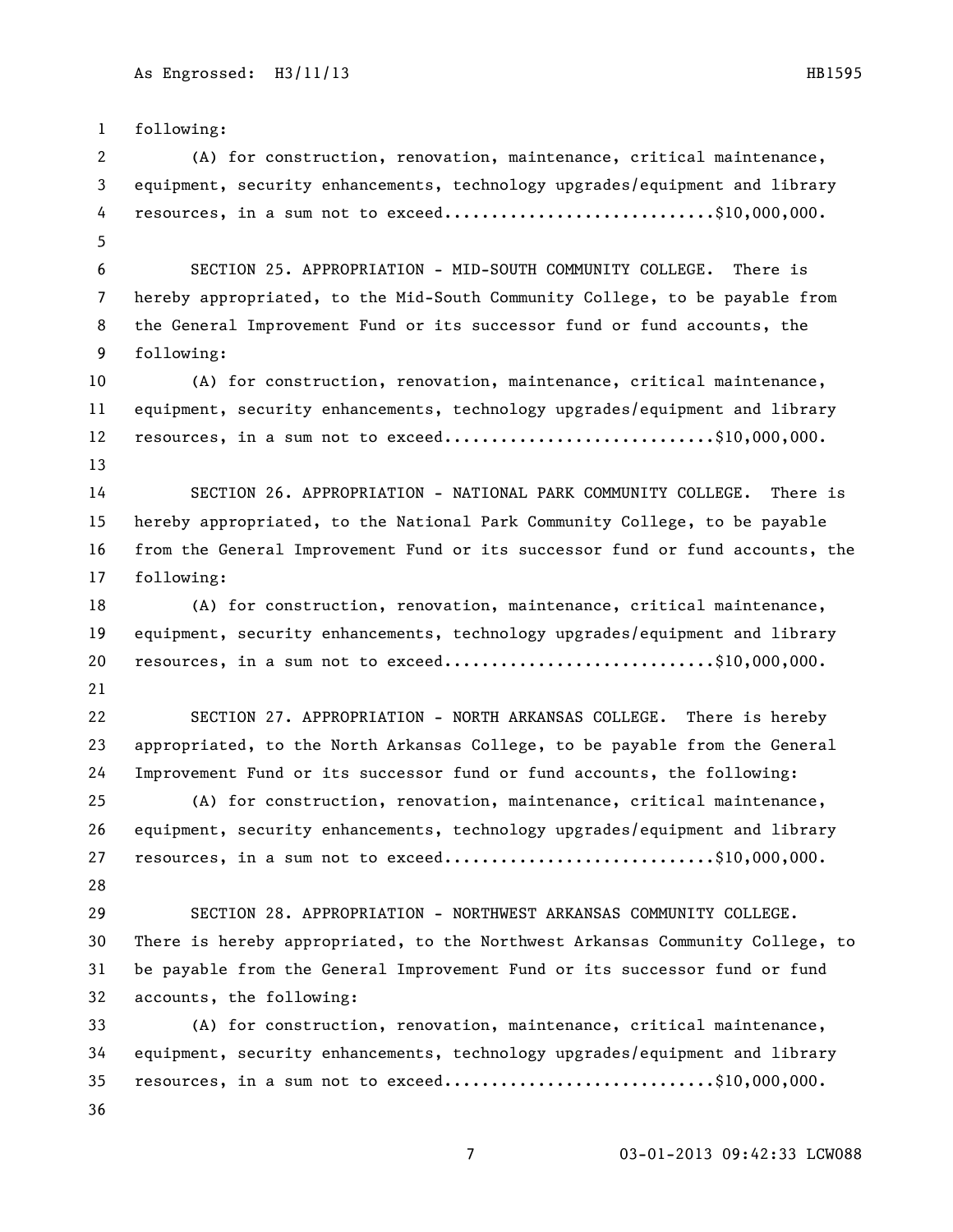SECTION 29. APPROPRIATION - OZARKA COLLEGE. There is hereby appropriated, to the Ozarka College, to be payable from the General Improvement Fund or its successor fund or fund accounts, the following: (A) for construction, renovation, maintenance, critical maintenance, equipment, security enhancements, technology upgrades/equipment and library 6 resources, in a sum not to exceed.............................\$10,000,000. SECTION 30. APPROPRIATION - PHILLIPS COMMUNITY COLLEGE OF THE UNIVERSITY OF ARKANSAS. There is hereby appropriated, to the Phillips Community College of the University of Arkansas, to be payable from the General Improvement Fund or its successor fund or fund accounts, the following: (A) for construction, renovation, maintenance, critical maintenance, equipment, security enhancements, technology upgrades/equipment and library 15 resources, in a sum not to exceed.............................\$10,000,000. SECTION 31. APPROPRIATION - PULASKI TECHNICAL COLLEGE. There is hereby appropriated, to the Pulaski Technical College, to be payable from the General Improvement Fund or its successor fund or fund accounts, the following: (A) for construction, renovation, maintenance, critical maintenance, equipment, security enhancements, technology upgrades/equipment and library 23 resources, in a sum not to exceed..............................\$10,000,000. SECTION 32. APPROPRIATION - RICH MOUNTAIN COMMUNITY COLLEGE. There is hereby appropriated, to the Rich Mountain Community College, to be payable from the General Improvement Fund or its successor fund or fund accounts, the following: (A) for construction, renovation, maintenance, critical maintenance, equipment, security enhancements, technology upgrades/equipment and library 31 resources, in a sum not to exceed.............................\$10,000,000. SECTION 33. APPROPRIATION - SOUTH ARKANSAS COMMUNITY COLLEGE. There is hereby appropriated, to the South Arkansas Community College, to be payable from the General Improvement Fund or its successor fund or fund accounts, the following: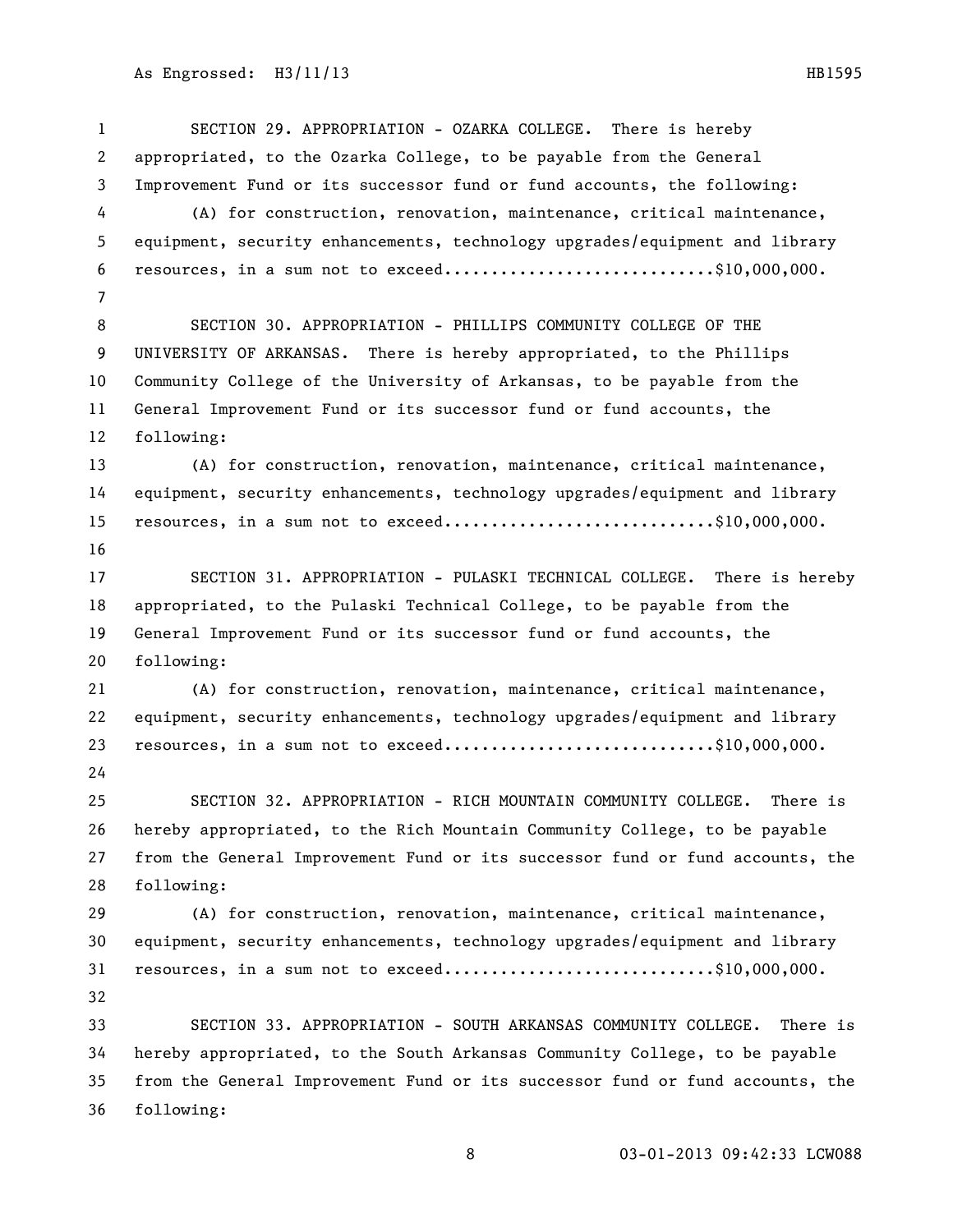03-01-2013 09:42:33 LCW088 (A) for construction, renovation, maintenance, critical maintenance, equipment, security enhancements, technology upgrades/equipment and library resources, in a sum not to exceed.............................\$10,000,000. SECTION 34. APPROPRIATION - SOUTHEAST ARKANSAS COLLEGE. There is hereby appropriated, to the Southeast Arkansas College, to be payable from the General Improvement Fund or its successor fund or fund accounts, the following: (A) for construction, renovation, maintenance, critical maintenance, equipment, security enhancements, technology upgrades/equipment and library 11 resources, in a sum not to exceed.............................\$10,000,000. SECTION 35. APPROPRIATION - SOUTHERN ARKANSAS UNIVERSITY - TECH. There is hereby appropriated, to the SAU-Tech, to be payable from the General Improvement Fund or its successor fund or fund accounts, the following: (A) for construction, renovation, maintenance, critical maintenance, equipment, security enhancements, technology upgrades/equipment and library 18 resources, in a sum not to exceed.............................\$10,000,000. SECTION 36. APPROPRIATION - UNIVERSITY OF ARKANSAS COMMUNITY COLLEGE AT BATESVILLE. There is hereby appropriated, to the University of Arkansas Community College at Batesville, to be payable from the General Improvement Fund or its successor fund or fund accounts, the following: (A) for construction, renovation, maintenance, critical maintenance, equipment, security enhancements, technology upgrades/equipment and library 26 resources, in a sum not to exceed.............................\$10,000,000. SECTION 37. APPROPRIATION - UNIVERSITY OF ARKANSAS COMMUNITY COLLEGE AT HOPE. There is hereby appropriated, to the University of Arkansas Community College at Hope, to be payable from the General Improvement Fund or its successor fund or fund accounts, the following: (A) for construction, renovation, maintenance, critical maintenance, equipment, security enhancements, technology upgrades/equipment and library resources, in a sum not to exceed.............................\$10,000,000. SECTION 38. APPROPRIATION - UNIVERSITY OF ARKANSAS COMMUNITY COLLEGE AT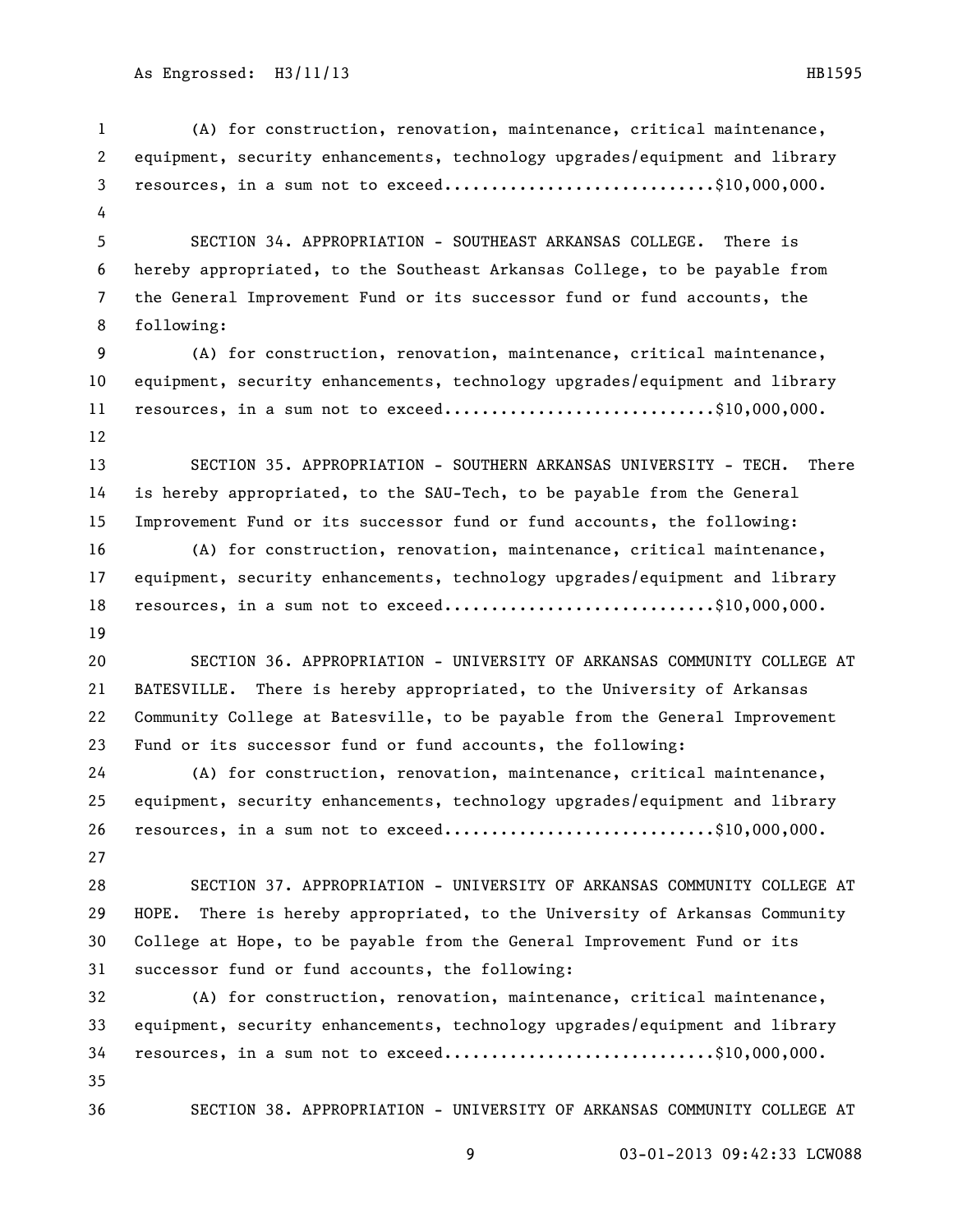MORRILTON. There is hereby appropriated, to the University of Arkansas Community College at Morrilton, to be payable from the General Improvement Fund or its successor fund or fund accounts, the following:

 (A) for construction, renovation, maintenance, critical maintenance, equipment, security enhancements, technology upgrades/equipment and library 6 resources, in a sum not to exceed.............................\$10,000,000. 

 SECTION 39. DISBURSEMENT CONTROLS. (A) No contract may be awarded nor obligations otherwise incurred in relation to the project or projects described herein in excess of the State Treasury funds actually available therefor as provided by law. Provided, however, that institutions and agencies listed herein shall have the authority to accept and use grants and donations including Federal funds, and to use its unobligated cash income or funds, or both available to it, for the purpose of supplementing the State Treasury funds for financing the entire costs of the project or projects enumerated herein. Provided further, that the appropriations and funds otherwise provided by the General Assembly for Maintenance and General Operations of the agency or institutions receiving appropriation herein shall not be used for any of the purposes as appropriated in this act. (B) The restrictions of any applicable provisions of the State Purchasing Law, the General Accounting and Budgetary Procedures Law, the Revenue Stabilization Law and any other applicable fiscal control laws of this State and regulations promulgated by the Department of Finance and Administration, as authorized by law, shall be strictly complied with in disbursement of any funds provided by this act unless specifically provided otherwise by law. 

 SECTION 40. LEGISLATIVE INTENT. It is the intent of the General Assembly that any funds disbursed under the authority of the appropriations contained in this act shall be in compliance with the stated reasons for which this act was adopted, as evidenced by the Agency Requests, Executive Recommendations and Legislative Recommendations contained in the budget manuals prepared by the Department of Finance and Administration, letters, or summarized oral testimony in the official minutes of the Arkansas Legislative Council or Joint Budget Committee which relate to its passage and adoption. 

## SECTION 41. EMERGENCY CLAUSE. It is found and determined by the